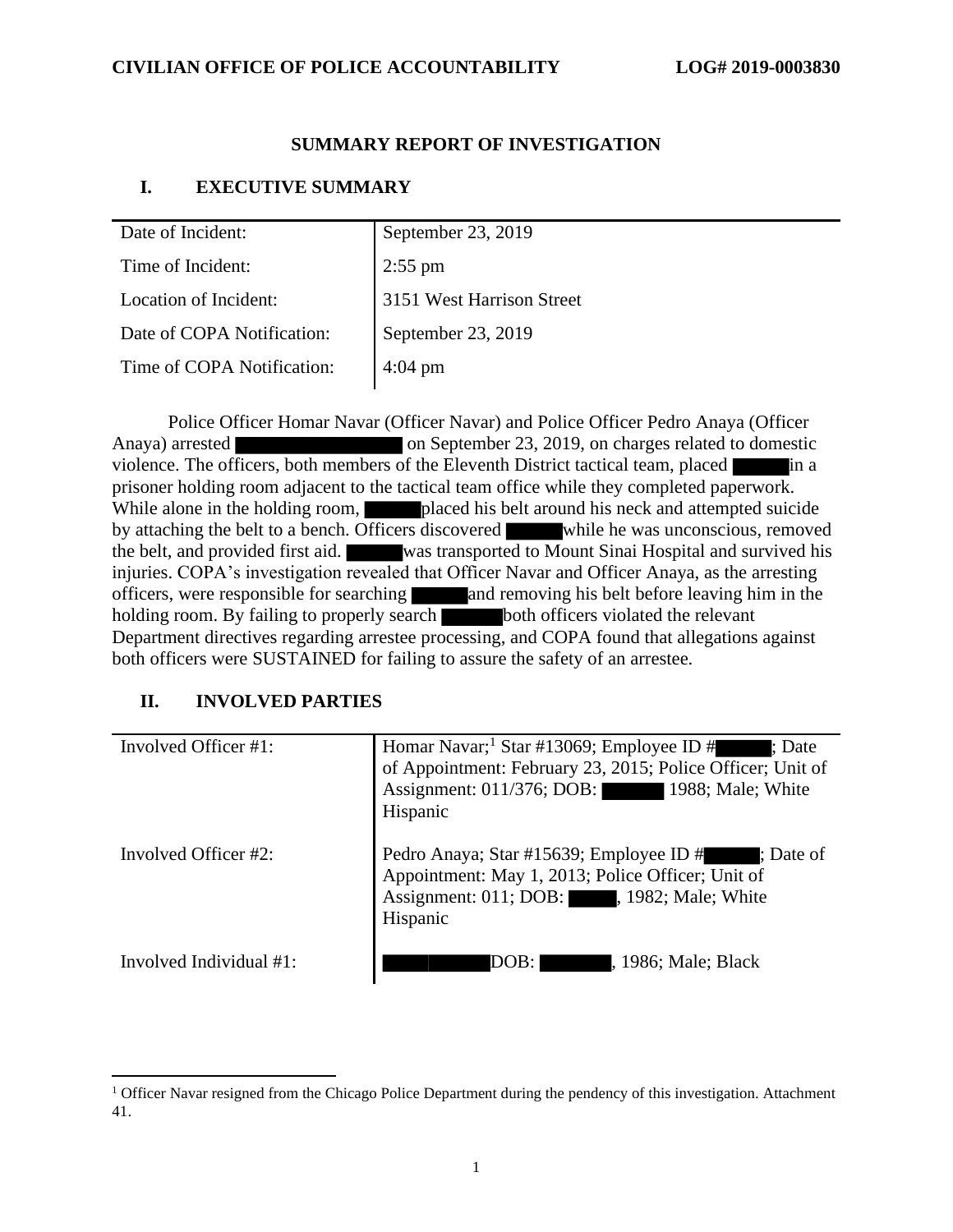| <b>Officer</b>             | <b>Allegation</b>                                                                                                                                                                                                                                         | Finding/                              |
|----------------------------|-----------------------------------------------------------------------------------------------------------------------------------------------------------------------------------------------------------------------------------------------------------|---------------------------------------|
|                            |                                                                                                                                                                                                                                                           | <b>Recommendation</b>                 |
| <b>Officer Homar Navar</b> | It is alleged by Lt. Darwin Butler #726 that on<br>September 23, 2019, at approximately 2:55 pm,<br>at or near 3151 W. Harrison Street, that Police<br>Officer Homar Navar #13069 committed<br>misconduct through the following acts or<br>omissions, by: |                                       |
|                            | 1. Failing to assure the safety of arrestee<br>by leaving<br>in possession of a belt<br>while<br>was left unattended in a holding<br>room adjacent to the District 11 tactical team<br>offices.                                                           | <b>SUSTAINED /</b><br>Close-Hold      |
| Officer Pedro Anaya        | It is alleged by Lt. Darwin Butler #726 that on<br>September 23, 2019, at approximately 2:55 pm,<br>at or near 3151 W. Harrison Street, that Police<br>Officer Pedro Anaya #15639 committed<br>misconduct through the following acts or<br>omissions, by: |                                       |
|                            | 1. Failing to assure the safety of arrestee<br>by leaving in possession of a belt<br>while<br>was left unattended in a holding<br>room adjacent to the District 11 tactical team<br>offices.                                                              | SUSTAINED/<br>$10$ -Day<br>Suspension |

## **III. ALLEGATIONS**

## **IV. APPLICABLE RULES AND LAWS**

Rules

1. Rule 5: Failure to perform any duty.

2. Rule 6: Disobedience of an order or directive, whether written or oral.

3. Rule 10: Inattention to duty.

#### General Orders

1. General Order G06-01-01 Field Arrest Procedures (effective date December 8, 2017)

2. General Order G06-01-02 Restraining Arrestees (effective date December 8, 2017)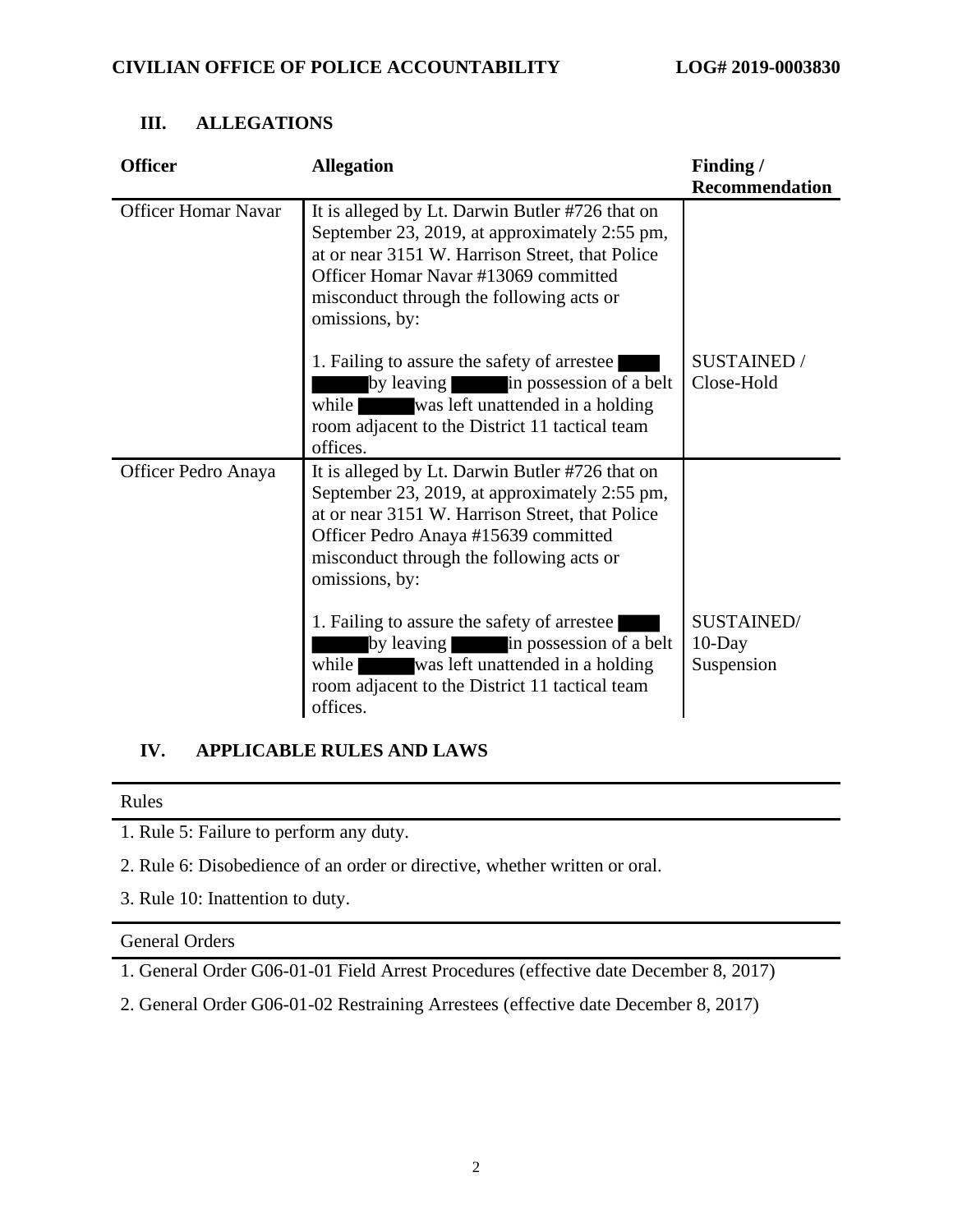### **V. INVESTIGATION<sup>2</sup>**

#### **a. Interviews**

**Lieutenant Darwin Butler** was interviewed by COPA investigators on December 16, 2020.<sup>3</sup> Lieutenant Butler recalled working as the Watch Operations Lieutenant in the Eleventh District for the Third Watch on September 23, 2019. A supervisor for the district tactical team, Sergeant Barnett, came into Lieutenant Butler's office and told him that a prisoner who had been arrested by tactical team officers had attempted to hang himself. Lieutenant Butler immediately went to the tactical team office, where he observed Officer Diana Klaus providing medical attention to a man, later identified as in the adjacent holding room. A Chicago Fire Department ambulance also responded to provide additional medical assistance, and was transported by ambulance to the hospital.

Lieutenant Butler explained that the holding room is separated from the tactical team office by a solid wood door and that there is no way to see into the holding room from the office when the door is closed. Lieutenant Butler also explained that arrestees are placed in the holding room before they are taken to lockup, and the arresting officers are responsible for monitoring the arrestee while in the holding room. The arresting officers are also responsible for searching the arrestee prior to leaving them alone in the holding room. During the search, the arresting officers would remove any weapons or contraband from the arrestee and would typically remove the arrestee's belt in anticipation of moving him to lockup. The arresting officers would also check on the welfare of the arrestee at approximately ten- to fifteen-minute intervals. In the case of the arresting officers were Officer Navar and Officer Anaya.

After reviewing his Initiation Report,<sup>4</sup> Lieutenant Butler stated that he made an error by naming Officer Klaus as an accused officer. Lieutenant Butler explained that he assumed Officer Klaus was one of the arresting officers because she was in the room with Lieutenant Butler also explained that he intended the accused officers to be the partners who arrested

Officer Navar and Officer Anaya. Specifically, Lieutenant Butler intended to allege that Officer Navar and Officer Anaya were inattentive to duty because they failed to ensure the safety of when they left him in possession of an item he could use to harm himself: his belt.

**Police Officer Homar Navar** was interviewed by COPA investigators on March 2, 2021.<sup>5</sup> Officer Navar recalled that he and his partner, Officer Pedro Anaya, arrested on September 23, 2019, at approximately noon. The officers' supervisor had asked them to find and arrest because complaints had been signed accusing of violating an order of protection. The officers looked up **arrest** history and searched for him in the neighborhood where he had previously been arrested. When they arrived, they saw standing on the sidewalk and recognized him from prior booking photographs. was not combative when placed in custody and no weapons or contraband were found during a pat-down. Officer Navar could not recall if made any threats to harm himself. was then transported to the Eleventh District police station.

<sup>&</sup>lt;sup>2</sup> COPA conducted a thorough and complete investigation. The following is a summary of the material evidence gathered and relied upon in our analysis.

 $3$  Attachments 32, 33.

<sup>4</sup> Attachment 1.

<sup>5</sup> Attachment 40.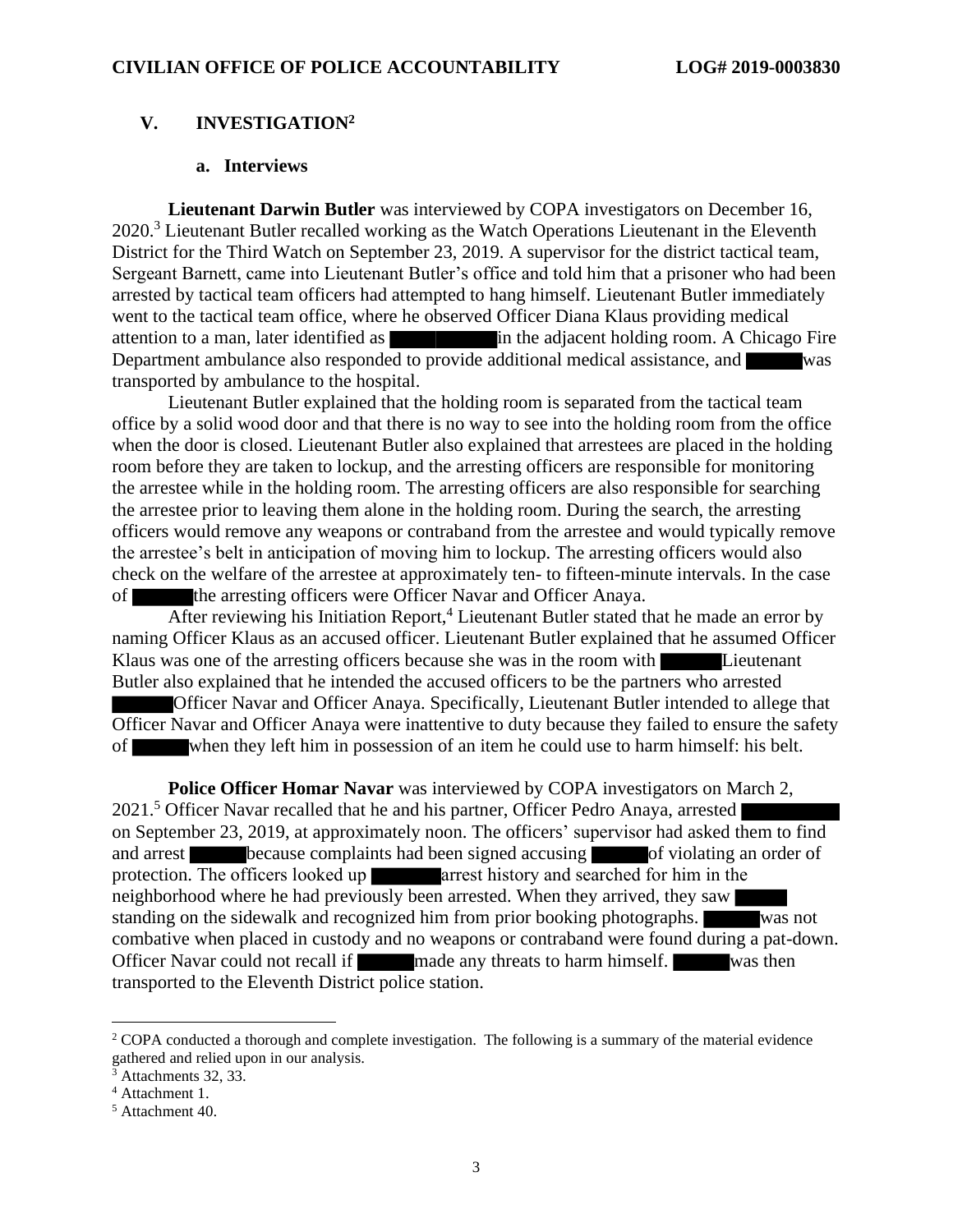At the police station, Officer Navar and Officer Anaya placed in a holding room between the tactical team office and a processing area. One other arrestee was already in the room. At that time, either Officer Navar or Officer Anaya performed a custodial search of

Officer Navar could not remember for certain who performed the search, but he believed it was Officer Anaya. The holding room was equipped with a bench and a rail, and was handcuffed to the rail by one hand. The door between the tactical team office and the holding room was not equipped with a window, and there was no way to see into the holding room from the office without opening the door. However, while Officer Navar was completing the arrest paperwork in the office, he could hear speaking with the other arrestee through the closed door. When other officers took the other arrestee to lockup, it became quiet in the holding room, and Officer Navar decided to check on after approximately ten to fifteen minutes. When Officer Navar opened the door, he saw that was still handcuffed to the bench, but there was a belt wrapped around neck and tied to the bench. Was unconscious and on the floor. Officer Navar immediately removed the belt and then alerted other officers. Sergeant Barnett radioed for an ambulance while Officer Kraus and Officer Goss assisted by performing rescue breathing until the ambulance arrived.

Officer Navar admitted that belt should have been taken from him when he was placed in the holding room specifically because it could be used in a suicide attempt. When confronted with the allegation that he failed to assure the safety of arrestee by leaving in possession of a belt while unattended in a holding room, Officer Navar admitted that it was his responsibility to make sure that did not have access to the belt. While Officer Navar could not remember who performed the custodial search of Officer Navar admitted that both he and his partner were responsible for the arrestee and that they simply missed the belt when searching

**Police Officer Pedro Anaya** was interviewed by COPA investigators on September 21, 2021.<sup>6</sup> Officer Anaya's account of the arrest of **on** September 23, 2019, was substantially the same as the account provided by his partner, Officer Navar. Officer Anaya remembered that was wearing a hooded sweatshirt and jeans, but Officer Anaya did not remember seeing wearing a belt. Officer Anaya remembered walking into the holding room adjacent to the Eleventh District tactical team office while Officer Navar was already in the process of conducing a custodial search of Officer Anaya specifically remembered seeing with his hands against the wall while Officer Navar went through his pockets. Officer Anaya explained that the purpose of a custodial search is to confiscate anything that could be used as a weapon and anything, such as shoestrings or belts, that the arrestee could use to harm himself. Officer Anaya did not remember what, if anything, Officer Navar confiscated from Officer Anaya further explained that he would always take an arrestee's belt and shoelaces before leaving the arrestee in the holding room specifically because the arrestee could use these items to harm himself and that there would be no reason to ever leave these items with an arrestee. Officer Anaya remembered that was handcuffed by one hand to a bar in the holding room after the search was finished, although he could not remember if he handcuffed to the bar or if Officer Navar handcuffed  $\bullet$  to the bar.<sup>7</sup> Another arrestee was already in the holding room when they arrived, although that arrestee was gone when Officer Anaya returned to the holding room later.

<sup>6</sup> Attachment 44.

<sup>&</sup>lt;sup>7</sup> Later in the interview, Officer Anaya asserted that Officer Navar handcuffed to the bar.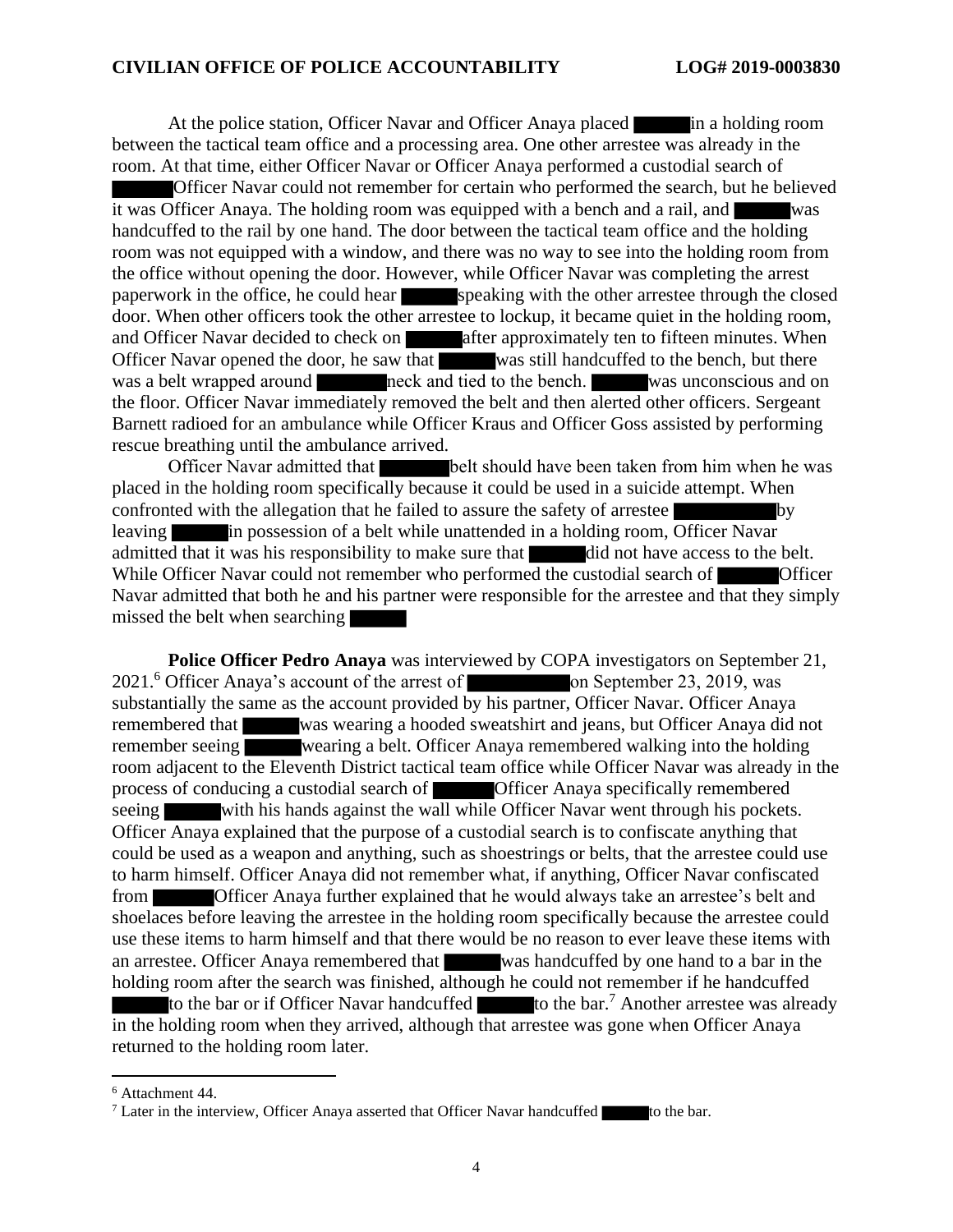Later, while Officer Anaya was completing paperwork, Officer Navar alerted him that something was wrong, and they rushed back into the holding room where Officer Anaya saw lying on the bench with something tied around his neck.<sup>8</sup> Officer Anaya explained that the door separating the tactical team office from the holding room is normally left open when an arrestee is in the holding room so that officers in the office can monitor the arrestee. However, Officer Anaya could not remember if the door was left open on the day of this incident. Officer Anaya further explained that after Officer Navar searched **Officer Anaya went across the** hall to a different office to complete his reports, leaving Officer Navar in the office adjacent to the holding room. Officer Anaya did not remember going back into the office adjacent to the holding room until Officer Navar alerted him that something was wrong with When Officer Anaya went back into the holding room, he was accompanied by Officer Navar, Officer Klaus, and Officer Goss, and soon after joined by their supervisor, Sergeant Barnett. The officers found lying on his side on the bench, unconscious and breathing very shallowly, and they moved him to the floor. Officers Klaus and Goss provided first aid while an ambulance was immediately summoned. was transported to the hospital after the ambulance arrived.

Officer Anaya acknowledged that he received training in the police academy regarding searching arrestees, that he was familiar with the relevant Department directives, and that he had additional experience and training in searches from his previous employment as a corrections officer in a jail. Officer Anaya also acknowledged that General Orders G06-01-01 and G06-01- 02 make each arresting officer responsible for the safety and security of their arrestee, including the responsibility for thoroughly searching the arrestee, and that both he and Officer Navar were arresting officers. However, Officer Anaya denied responsibility for being left unattended in the holding room with a belt. Officer Anaya explained that Officer Navar performed the custodial search of and remained in the tactical team office to monitor Officer Anaya emphasized that he was across the hall in a different office while Officer Navar was monitoring Officer Anaya also emphasized that he did not remember seeing a belt on when was arrested, and Officer Anaya hypothesized that may have obtained the belt from another arrestee after he was searched.

#### **b. Digital Evidence**

**Body-worn camera (BWC)** video recordings from both Officer Navar and Officer Anaya depict the arrest of shortly after noon on September 23, 2019.<sup>9</sup> lifts his shirt as Officer Anaya approaches him on the sidewalk, and  $\blacksquare$  belt is visible.<sup>10</sup> Officer Navar's recording ends when is placed in a squadrol for transport to the police station, and neither recording depicts the events in the holding room.  $\Box$  does not make any statements on either recording indicating an intent to harm himself.

<sup>&</sup>lt;sup>8</sup> Later in the interview, Officer Anaya asserted that he never saw anything tied around neck because Officer Navar had removed the item prior to summoning Officer Anaya's assistance. Officer Anaya also asserted that he did not remember if he ever saw a belt.

<sup>&</sup>lt;sup>9</sup> Attachment 26. No BWC recordings associated with the ambulance request after suicide attempt were found. *See Id.*

<sup>10</sup> *See* Figure 1.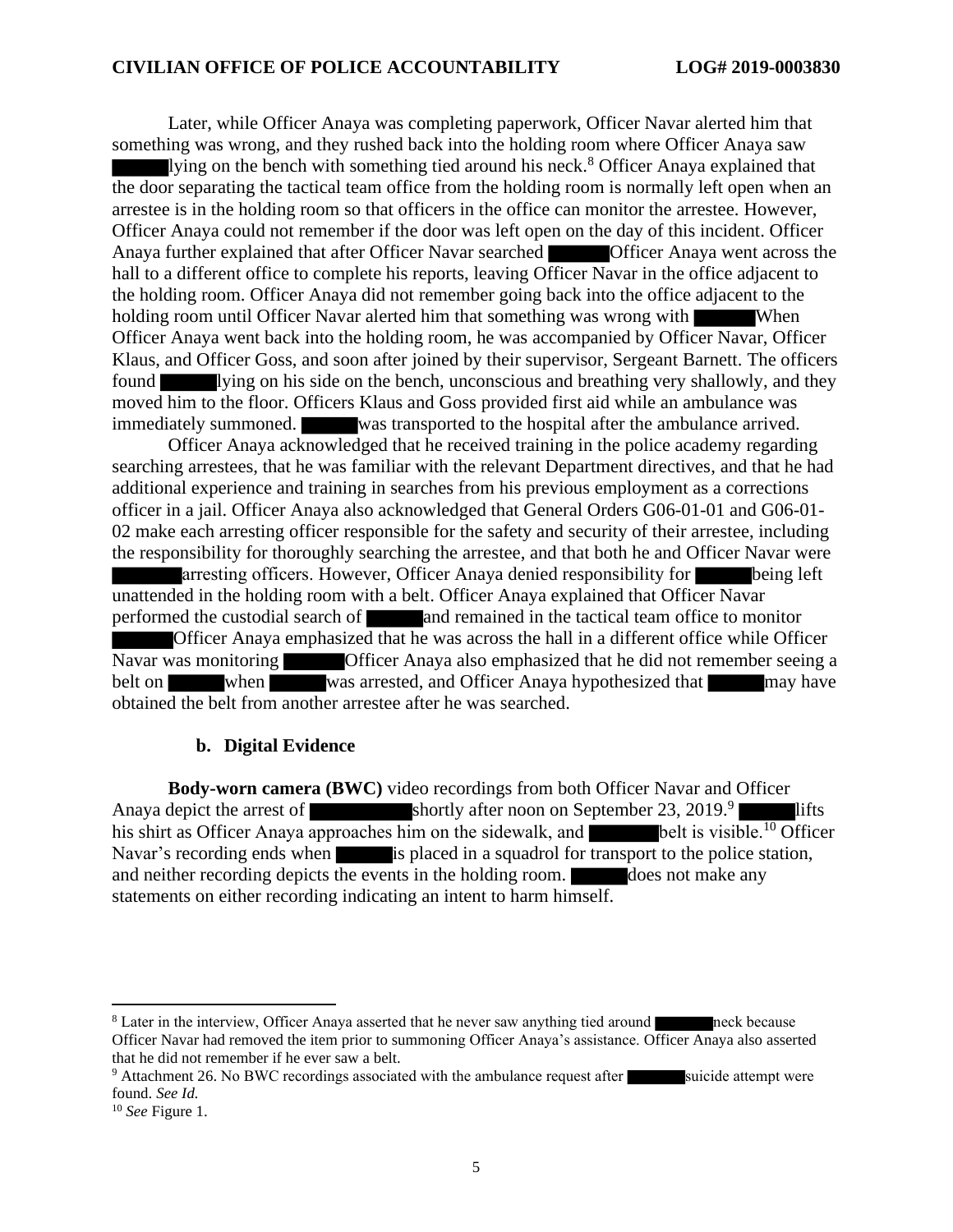

Figure 1. Screen capture from Officer Anaya's BWC depicting black belt with brass buckle.

**Evidence Technician photographs**<sup>11</sup> taken on the afternoon of September 23, 2019, depict the black cloth belt with a plain, brass buckle that used during his unsuccessful suicide attempt, $12$  the interior of the Eleventh District police station tactical team office and adjacent holding room, and the arrestee bench in the holding room. No photographs were taken of



**Figure 2.** Evidence Technician photograph of black cloth belt with plain brass belt buckle.

COPA obtained recordings of **police radio transmissions** for the Eleventh District between noon and 4:00 pm on September 23, 2019. Beat 1163 (Sergeant Thomas Barnett) calls for an ambulance to the tactical team office at the Eleventh District police station at 2:53 pm for a prisoner who lost consciousness.

<sup>&</sup>lt;sup>11</sup> Attachment 12. A Crime Scene Processing Report also documents the photographs that were taken. Attachment 10.

<sup>12</sup> *See* Figure 2.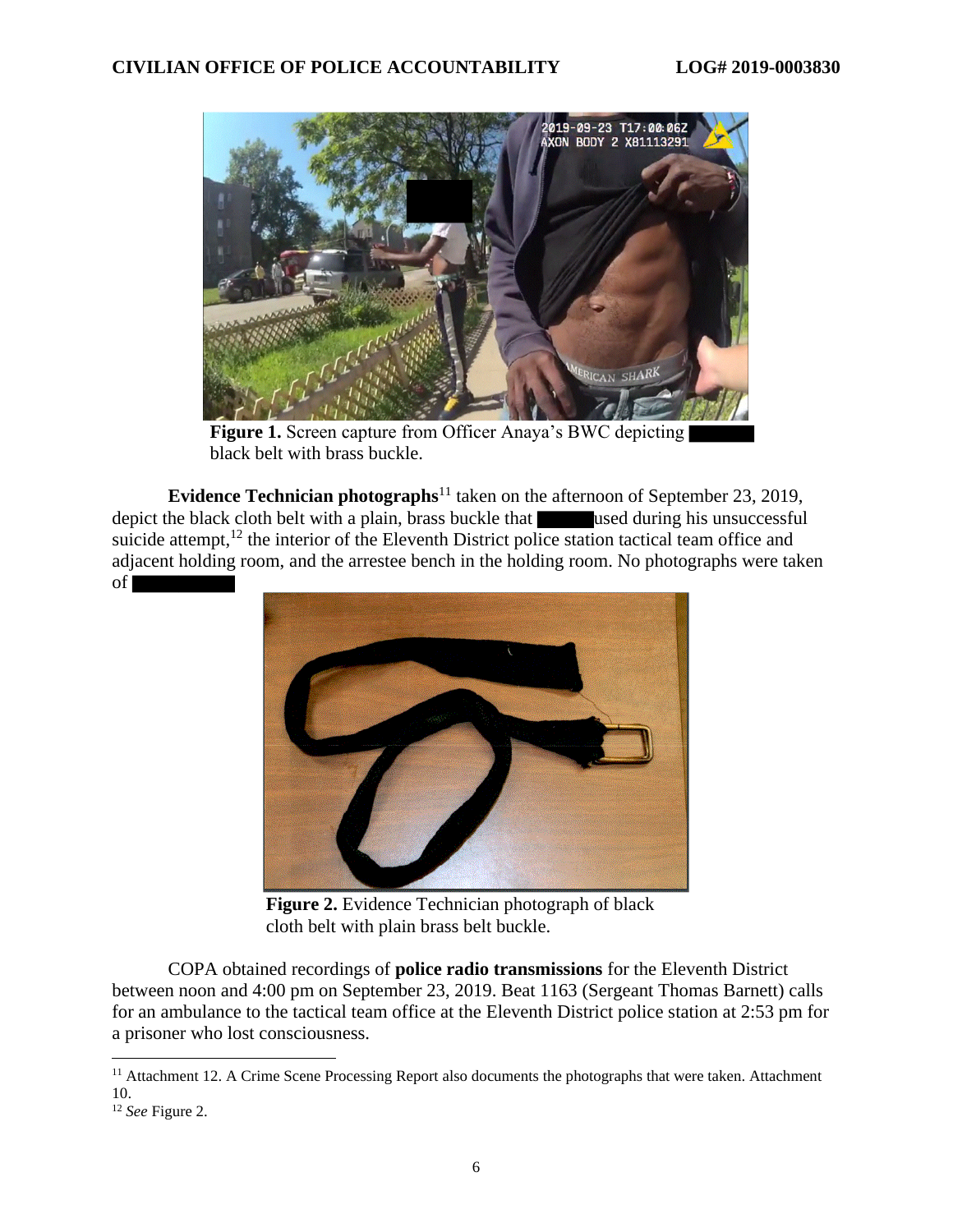#### **c. Physical Evidence**

**Medical records**<sup>13</sup> obtained from Mount Sinai Hospital document that was admitted on September 23, 2019, and that he was discharged to the Cook County Jail on September 25, 2019. was diagnosed with neck trauma secondary to hanging, as well as severe unspecified bipolar and related disorder. was sedated and intubated when he arrived at the emergency department and extubated the next day. A psychiatrist determined that was at elevated risk of harm to himself and others after expressed suicidal thoughts and stated, "I won't go back [to jail/prison]."<sup>14</sup>

### **d. Documentary Evidence**

An **Arrest Report**<sup>15</sup> authored by Officer Navar documents that was arrested at 12:12 pm on September 23, 2019, at on charges related to a domestic violence incident that occurred on August 26, 2019,<sup>16</sup> along with subsequent alleged violations of a no-contact order.<sup>17</sup> was then transported to the Eleventh District police station for arrest processing.

An **Original Case Incident Report**<sup>18</sup> authored by Officer Anaya documents that attempted suicide while in police custody at 2:52 pm on September 23, 2019, at the Eleventh District police station. Per the report narrative, Officer Navar checked on and found him handcuffed to a bench with a belt tied to the bench and around his neck. Officer Navar removed the belt and called for assistance. Officers Klaus, Anaya, and Goss began rescue breathing prior to the arrival of an ambulance. was subsequently transported to Mount Sinai Hospital.

An **Initiation Report**<sup>19</sup> authored by Lieutenant Darwin Butler documents that on September 23, 2019, at about 2:55 pm, the lieutenant was informed that an arrestee was unresponsive in the holding room. Lieutenant Butler responded to the holding room and observed Officer Navar and Officer Klaus administering oxygen to who was unresponsive but breathing. Lieutenant Butler learned that Officers Navar and Klaus had discovered positioned between a bench and the floor with a belt around his neck. Lieutenant Butler interviewed an arrestee who had been in the holding room with prior to the apparent suicide attempt, and told the lieutenant that had not appeared to be suicidal. Lieutenant Butler listed Officer Homar Navar and Officer Diana

<sup>&</sup>lt;sup>13</sup> Attachment 35.

<sup>14</sup> *Id.*, p. 25.

<sup>&</sup>lt;sup>15</sup> Attachment 3. Four Event Query Reports document the arrest of the request for an ambulance at the Eleventh District police station (two Event Queries – one for Police and one for the Chicago Fire Department), and the request for an evidence technician to photograph the scene. These reports document that was originally stopped on the street at 12:01 pm, the ambulance was requested at 2:53 pm, and the Evidence Technician was requested at 3:44 pm. Attachments 16–19.

<sup>16</sup> *See* Original Case Incident Report JC407934. Attachment 13.

<sup>17</sup> *See* Original Case Incident Report JC435239. Attachment 4.

<sup>18</sup> Attachment 7.

 $19$  Attachment 1. Lieutenant Butler also documented substantially the same information in a Report of Extraordinary or Unusual Occurrences filed with the Illinois Department of Corrections. Attachment 2.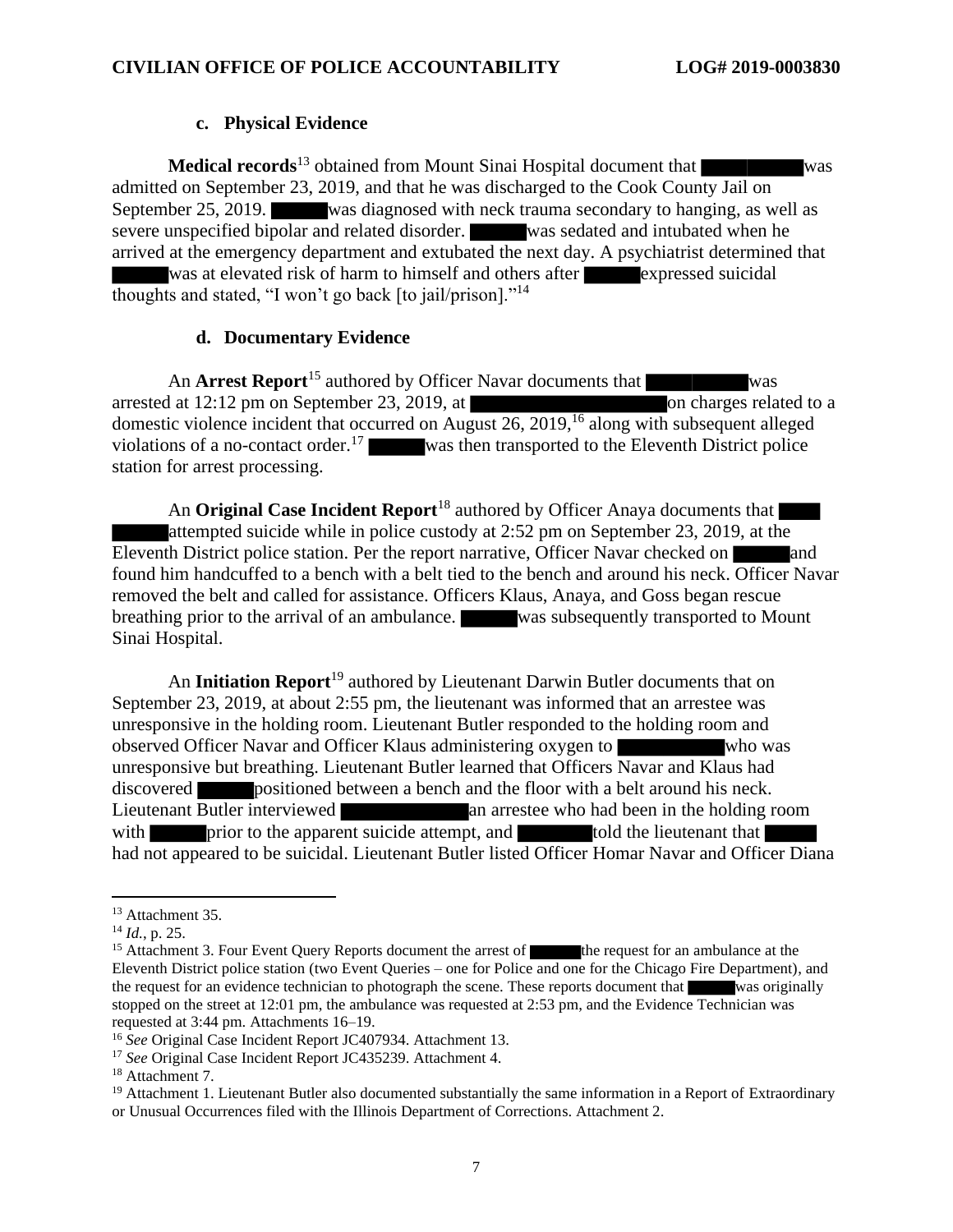Klaus as the accused officers in the Initiation Report, with an allegation of "inattention to duty."20

A **Detective's Supplemental Report**<sup>21</sup> documents that Area North detectives investigated the attempted suicide of **at the Eleventh District police station on** September 23, 2019. The detectives interviewed Officer Navar, who described discovering in the holding room adjacent to the Tactical Team office lying next to a bench, handcuffed, with a belt wrapped around his neck and tied to the bench. Officer Navar also described performing rescue breathing procedures along with Officer Klaus. The detectives also interviewed another arrestee, Justin who was in the holding room with prior to suicide attempt.  $\overline{\phantom{a}}$  told detectives that he had spoken with but did not say anything out of the ordinary and did not mention wanting to harm himself. did note that still had his belt and his shoelaces. described being taken from the holding room to lockup by his arresting officers,<sup>22</sup> leaving on the bench in the holding room.

After relocating to Mount Sinai Hospital, the detectives interviewed Officer Anaya, who described the incident with the same essential details as his partner, Officer Navar. Officer Anaya told detectives that he was in the room next to the holding room when the incident occurred, and by the time he entered the holding room belt had been removed from the bench and was lying on the floor. The detectives attempted to interview but he was intubated and sedated. An officer guarding later told detectives that said he attempted to kill himself because he was sick and tired of his ex-girlfriend. The next day, September 24, 2019, detectives interviewed at the hospital. told them that he tried to kill himself because he believed there was no way out and because his ex-girlfriend continually harassed him by making domestic violence complaints.

A **Chicago Fire Department ("CFD") run sheet**<sup>23</sup> documents that paramedics were dispatched to the 11<sup>th</sup> District police station at 2:56 pm on September 23, 2019, arriving at 3:02 pm. Paramedics found unresponsive on the floor with a weak pulse and difficulty breathing. Police officers told CFD personnel that had been found unresponsive with a belt around his neck, tied to a metal bar. had been kneeling on the ground, placing tension on the belt for an unknown period of time before he was discovered. was immobilized, given oxygen, and transported to Mount Sinai Hospital. The ambulance departed the police station at 3:14 pm and arrived at the hospital at 3:19 pm.

<sup>&</sup>lt;sup>20</sup> In his interview with COPA investigators (summarized above) Lieutenant Butler explained that he listed Officer Klaus as an "accused" officer in error and that he intended the accused officers to be Officer Navar and Officer Anaya. Lieutenant Butler did not intend to lodge any allegations against Officer Klaus, who he characterized as a witness. Officer Klaus resigned from the Department during the pendency of this investigation and was not interviewed as a witness. Attachment 43.

<sup>21</sup> Attachment 9.

 $^{22}$  The detectives also interviewed Officer Pufpaf, who confirmed that he and his partner, Officer Lisciandrello, removed from the holding room after speaking momentarily with The detectives also noted that was received in lockup at 2:37 pm. *See Id.*

 $\frac{23}{23}$  Attachment 21.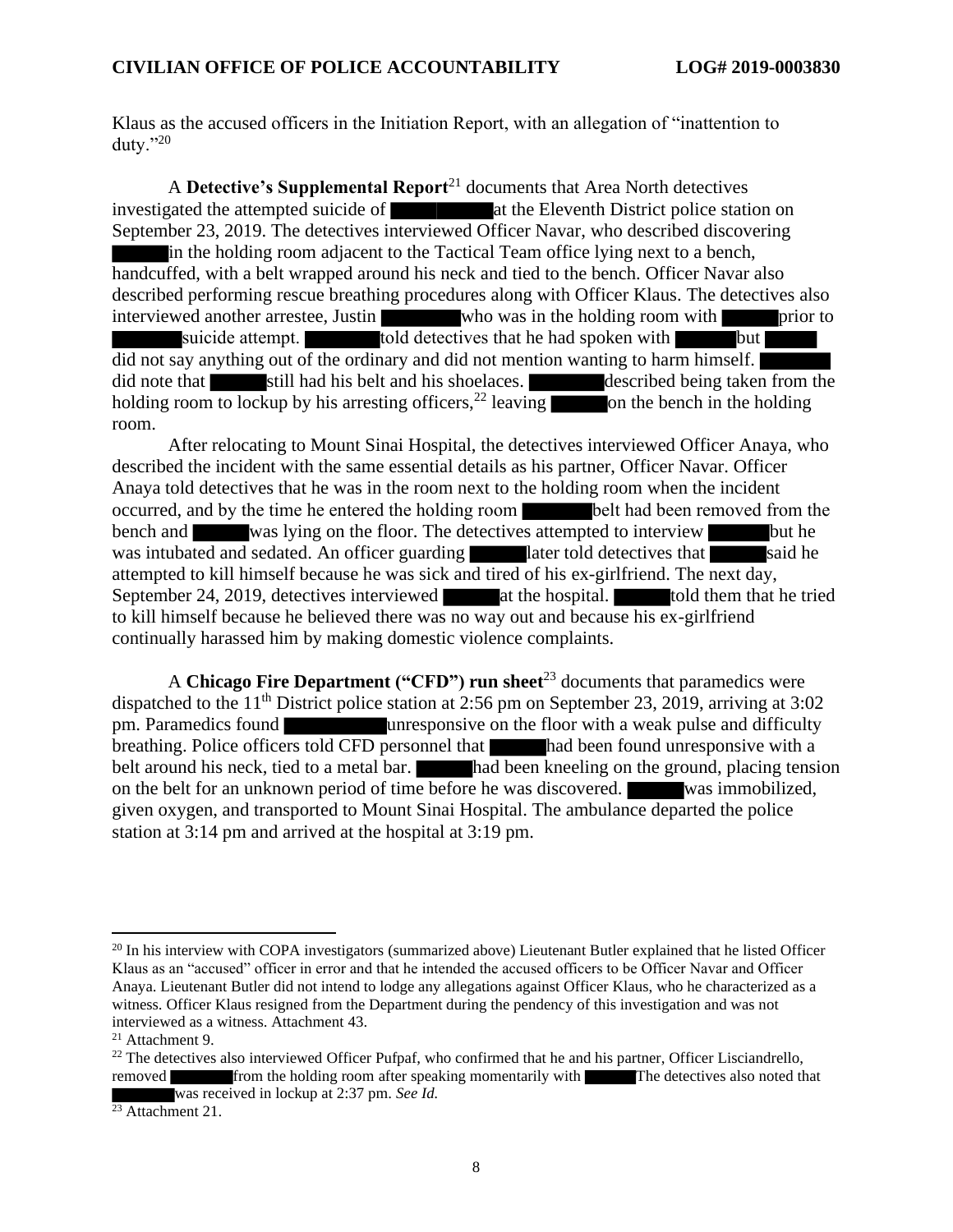#### **CIVILIAN OFFICE OF POLICE ACCOUNTABILITY LOG# 2019-0003830**

COPA also obtained the **Daily Prisoner Log Record** for the Eleventh District male lockup for September 23, 2019.<sup>24</sup> Because **attempted suicide in the tactical team office** holding room before reaching lockup, the suicide attempt is not noted on the log.

### **VI. LEGAL STANDARD**

For each Allegation COPA must make one of the following findings:

- 1. Sustained where it is determined the allegation is supported by a preponderance of the evidence;
- 2. Not Sustained where it is determined there is insufficient evidence to prove the allegations by a preponderance of the evidence;
- 3. Unfounded where it is determined by clear and convincing evidence that an allegation is false or not factual; or
- 4. Exonerated where it is determined by clear and convincing evidence that the conduct described in the allegation occurred, but it is lawful and proper.

A **preponderance of evidence** can be described as evidence indicating that it is **more likely than not** that the conduct reviewed did not comply with CPD policy.<sup>25</sup> If the evidence gathered in an investigation establishes that it is more likely that the conduct violated CPD policy than that it did not, even if by a narrow margin, then the preponderance of the evidence standard is met.

**Clear and convincing evidence** is a higher standard than a preponderance of the evidence but lower than the "beyond-a-reasonable doubt" standard required to convict a person of a criminal offense.<sup>26</sup> Clear and Convincing can be defined as a "degree of proof, which, considering all the evidence in the case, produces the firm and abiding belief that it is highly probable that the proposition  $\dots$  is true."<sup>27</sup>

## **VII. ANALYSIS**

General Order G06-01-01 requires that Department members taking an individual into custody are responsible for the arrestee's safety and security and further requires a thorough search be conducted in accordance with established Department procedures.<sup>28</sup> General Order G06-01-02 requires that Department members taking an individual into custody are responsible for conducting a thorough search and ensuring that the individual is appropriately restrained to prevent escape or injury.<sup>29</sup> In this incident, there is no dispute that **remained** in possession of his belt when he was left in the holding room adjacent to the tactical team office. There is also no dispute that was unattended for some period prior to his suicide attempt.

COPA finds that **Allegation 1 against Officer Navar is SUSTAINED**. Officer Navar admitted that as one of the arresting officers, he was responsible for assuring that

<sup>&</sup>lt;sup>24</sup> Attachment 25.

<sup>25</sup> *See* Avery v. State Farm Mut. Auto. Ins. Co., 216 Ill. 2d 100, 191 (2005) ("A proposition proved by a preponderance of the evidence is one that has been found to be more probably true than not true."). <sup>26</sup> *See, e.g.*, People v. Coan, 2016 IL App (2d) 151036.

<sup>27</sup> *Id.* ¶ 28.

<sup>28</sup> G06-01-01, Field Arrest Procedures, § II.A (effective Oct. 8, 2017). Attachment 37.

<sup>29</sup> G06-01-02, Restraining Arrestees, § IV.B (effective Dec. 8, 2017). Attachment 36.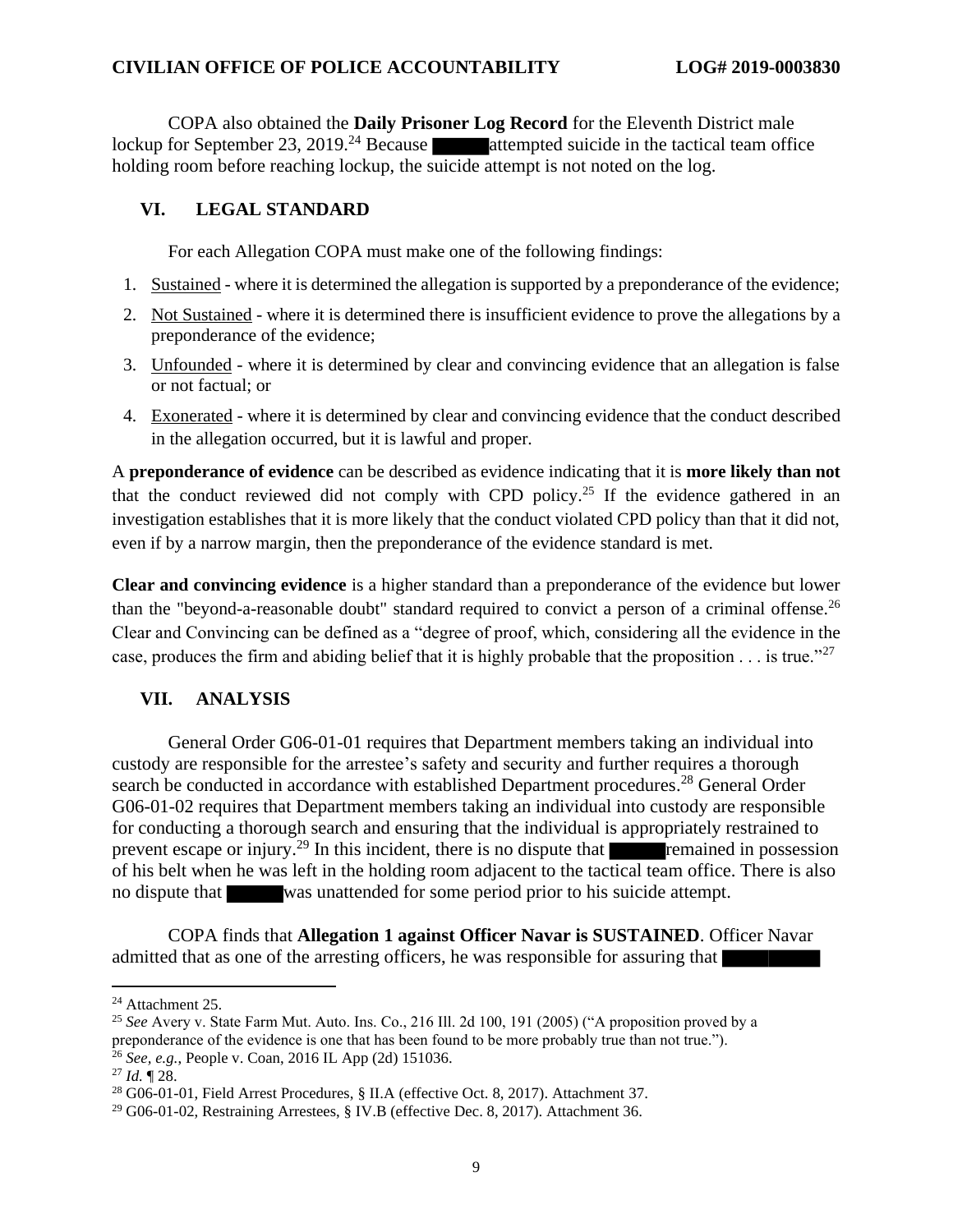did not have access to a belt when he was secured in the prisoner holding room. Officer Navar further admitted that both arresting officers (himself and Officer Anaya) were equally responsible for the safety of their arrestee and that they "missed" the belt when searching COPA finds it to be more likely than not that Officer Navar violated General Orders G06-01-01 and  $G06-01-02$  by failing to assure the safety of and by failing to perform an adequate search of before leaving in the holding room. In violating these general orders, Officer Navar violated Rule 5 (failure to perform any duty), Rule 6 (disobedience of a written order or directive), and Rule 10 (inattention to duty).

**COPA finds that Allegation 1 against Officer Anaya is SUSTAINED**. Officer Anaya denied performing the custodial search of  $\blacksquare$  but he admitted he was in the room when his partner performed the search. Officer Anaya also acknowledged that CPD directives place responsibility for the safety of an arrestee on each arresting officer and place responsibility for searching an arrestee on each arresting officer. While COPA makes no factual finding regarding which officer – Officer Navar or Officer Anaya – performed the custodial search, both were ultimately responsible under the relevant Department directives.

Officer Anaya denied seeing a belt when he arrested and speculated that may have somehow obtained the belt after he was searched. However, belt is clearly visible on Officer Anaya's BWC recording of **arrest.** Also, the belt photographed by evidence technicians after suicide attempt appears to be the same belt that was visible in Officer Anaya's BWC recording. Based on this evidence, as well as Officer Anaya's admission that he was present when was searched, COPA finds it to be more likely than not that Officer Anaya violated General Orders G06-01-01 and G06-01-02 by failing to assure the safety of and by failing to perform an adequate search of before leaving in the holding room. In violating these general orders, Officer Anaya violated Rule 5 (failure to perform any duty), Rule 6 (disobedience of a written order or directive), and Rule 10 (inattention to duty).

## **VIII. RECOMMENDED DISCIPLINE FOR SUSTAINED ALLEGATIONS**

#### **a. Officer Homar Navar**

Officer Navar resigned from the Department during the pendency of this investigation.<sup>30</sup> COPA therefore recommends that this investigation by placed in "Closed-Hold" status as to Officer Navar.

#### **b. Officer Pedro Anaya**

COPA has obtained and considered Officer Anaya's complimentary and disciplinary history.<sup>31</sup> COPA has found that Officer Anaya failed to discover and remove the belt that was wearing prior to being left unattended in a holding cell; ultimately used the belt in an unsuccessful suicide attempt where he sustained serious injuries. Had a thorough search been conducted, the belt would have been discovered, precluding this method of suicide. Thorough searches of arrestees are also necessary for the safety and security of other CPD

<sup>30</sup> Attachment 41.

<sup>&</sup>lt;sup>31</sup> Attachment 47.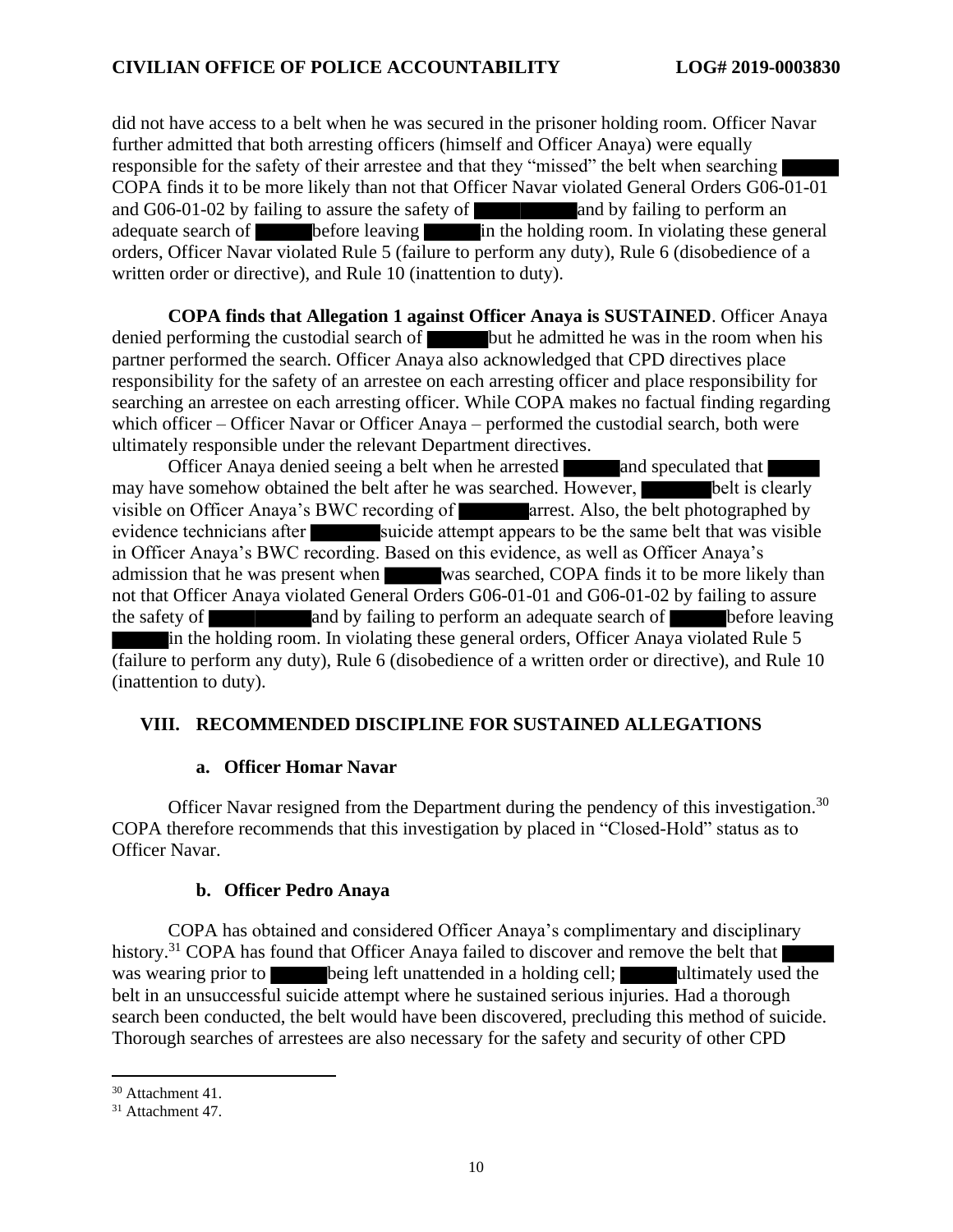## **CIVILIAN OFFICE OF POLICE ACCOUNTABILITY LOG# 2019-0003830**

members who interact with an arrestee, as these members could be harmed by weapons or other contraband that are not discovered by the arresting officers. COPA has no reason to believe that Officer Anaya's oversight was willful or malicious, but Officer Anaya has not taken responsibility for his mistake and has attempted to deflect blame onto his partner. Considering Officer Anaya's record of service and the factors discussed above, COPA finds that a 10-day suspension is the appropriate penalty to impose in this case.

## **IX. CONCLUSION**

Based on the analysis set forth above, COPA makes the following findings:

| <b>Officer</b>             | <b>Allegation</b>                                                                                                                                                                                                                                         | Finding /<br><b>Recommendation</b>    |
|----------------------------|-----------------------------------------------------------------------------------------------------------------------------------------------------------------------------------------------------------------------------------------------------------|---------------------------------------|
| <b>Officer Homar Navar</b> | It is alleged by Lt. Darwin Butler #726 that on<br>September 23, 2019, at approximately 2:55 pm,<br>at or near 3151 W. Harrison Street, that Police<br>Officer Homar Navar #13069 committed<br>misconduct through the following acts or<br>omissions, by: |                                       |
|                            | 1. Failing to assure the safety of arrestee<br>by leaving<br>in possession of a belt<br>was left unattended in a holding<br>while<br>room adjacent to the District 11 tactical team<br>offices, in violation of Rules 5, 6, and 10.                       | <b>SUSTAINED /</b><br>Close-Hold      |
| Officer Pedro Anaya        | It is alleged by Lt. Darwin Butler #726 that on<br>September 23, 2019, at approximately 2:55 pm,<br>at or near 3151 W. Harrison Street, that Police<br>Officer Pedro Anaya #15639 committed<br>misconduct through the following acts or<br>omissions, by: |                                       |
|                            | 1. Failing to assure the safety of arrestee<br>by leaving in possession of a belt<br>while<br>was left unattended in a holding<br>room adjacent to the District 11 tactical team<br>offices, in violation of Rules 5, 6, and 10.                          | SUSTAINED/<br>$10$ -Day<br>Suspension |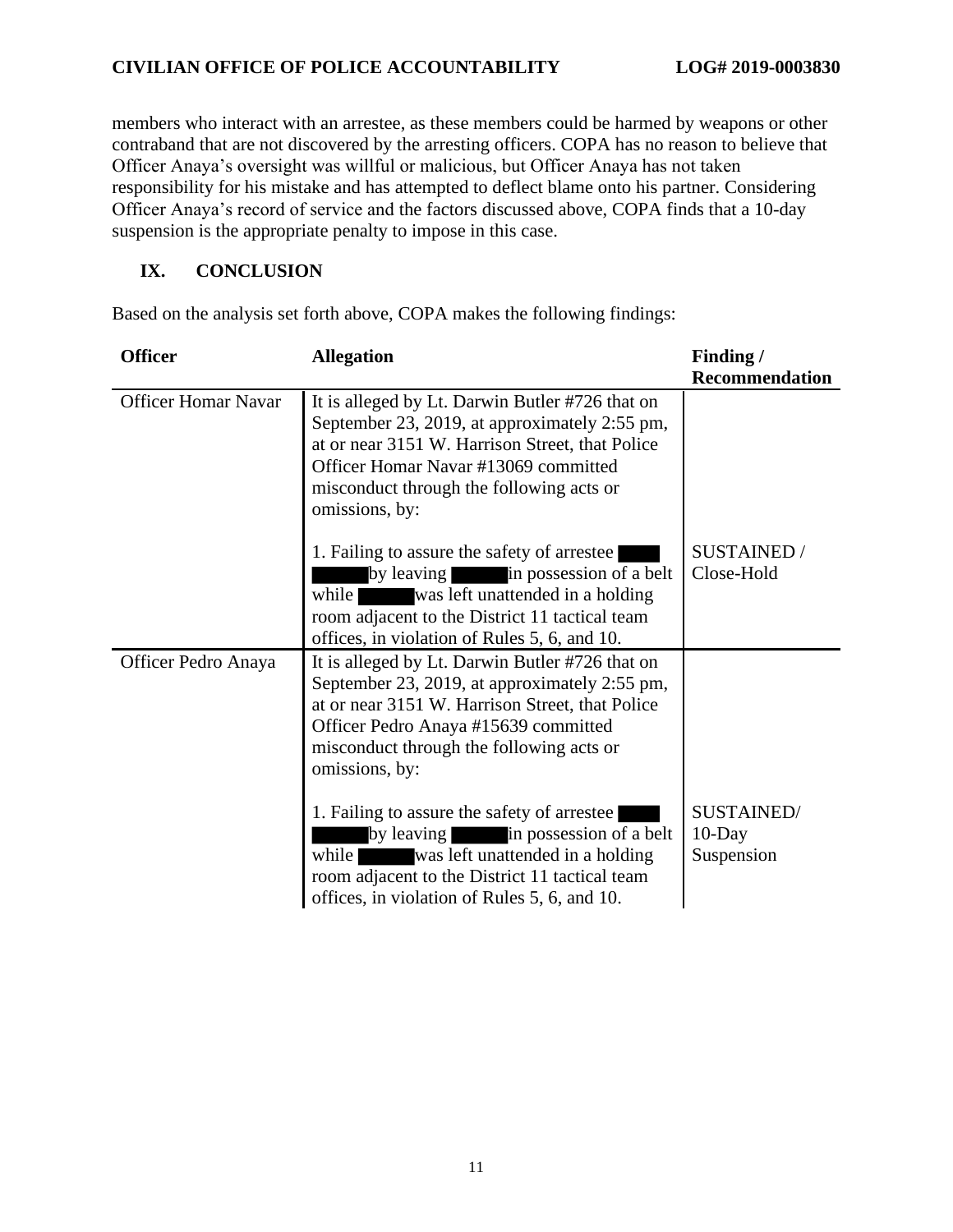Approved:

\_\_\_\_\_\_\_\_\_\_\_\_\_\_\_\_\_\_\_\_\_\_\_\_\_\_\_\_\_\_\_\_\_\_ \_\_\_\_\_\_\_\_\_\_\_\_\_\_\_\_\_\_\_\_\_\_\_\_\_\_\_\_\_\_\_\_\_\_

9/30/2021

Matthew Haynam *Deputy Chief Administrator – Chief Investigator* Date